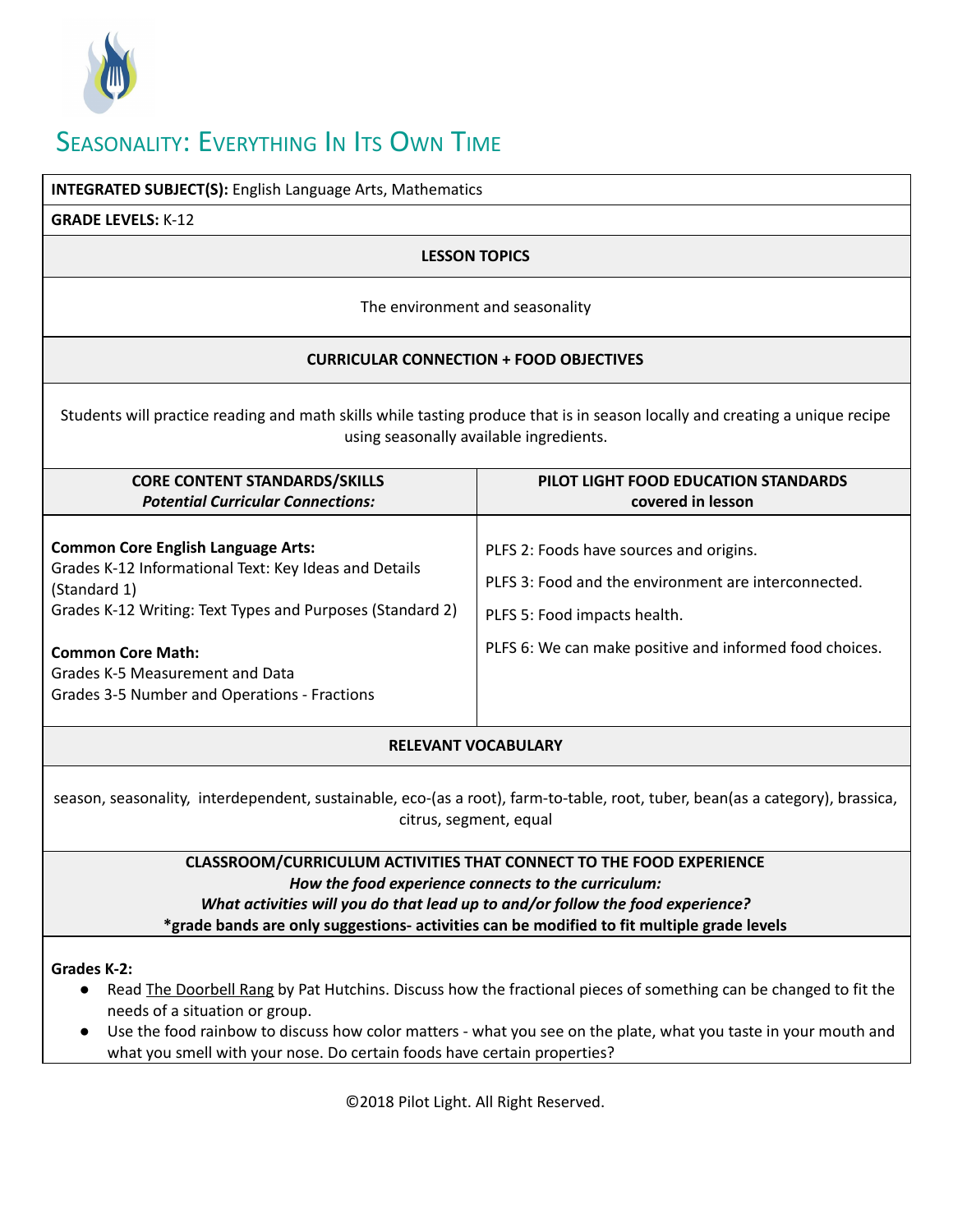

- Read The Vegetables We Eat by Gail Gibbons. Have students design a meal and describe what part of the meal contains vegetables/ fruits. Students could also create a vegetable color wheel.
- Read Oliver's Vegetables by Vivian French and make a list of the veggies students eat. Create a graph or data table from the list.
- **Grades 3-5:**
	- Read the book: **Eating Fractions** by Bruce McMillan. Students share different ways to share foods equally and foods that are already segmented (pizza slices, apples, oranges)
	- Make fraction houses: students create a picture of a house using directions that are written with fractions.
		- $\circ$  There are 6 windows, 2/6 of the windows have curtains. There are 15 flowers, 3/15 of the flowers are red, 7/15 of the flowers are blue and 5/15 of the flowers are yellow.
	- Use <https://www.choosemyplate.gov/> to discuss the current food recommendations. Have students decide what fraction of the plate should be fruits and vegetables
		- $\circ$  For example, it might be  $\frac{1}{2}$  of the plate, but the fruit is smaller portion of the half on the plate. Discuss why that might be with students.
	- Visit the school garden and discuss/read about what grows in Illinois in the Spring. Ask students the following questions:
		- What do these plants have in common?
		- How are they different than vegetables we eat in August (corn, tomatoes, cucumbers)?

## **Grades 6-8:**

- Students can use fractions while adapting recipes for large groups (Math)
- Students can investigate the climatic impacts on food growth (Science)

# **Grades 9-12:**

- Students can research and discover how to Increase produce yield in a small space (Math, Science)
- Students can research the distance of how food gets to where it needs to be using <https://www.seasonalfoodguide.org//> for your area (Math)

# **RELATED BACKGROUND KNOWLEDGE ON FOOD**

● Information about eating in season: "Why Eating Seasonally and Locally is Better for You (and Your Wallet)" *Lifehacker.com* by Alan Henry

<https://lifehacker.com/why-eating-seasonally-and-locally-is-better-for-you-an-1563025065>

- Finding what is in season (uses zip code): "Seasonal Food Guide" <https://www.seasonalfoodguide.org/why-eat-seasonally>
- Specific guide for Illinois seasonality (check your states' universities for similar information if not in IL): "Illinois…What's in Season" *Illinois.edu* by University of Illinois Extension <https://web.extension.illinois.edu/cjmm/downloads/69483.pdf>
- Some examples of recipes by season (in this case, spring!): "29 Recipes to Really Get You Excited for Spring" by *Bon Appetit.com* <https://www.bonappetit.com/recipes/slideshow/spring-recipes>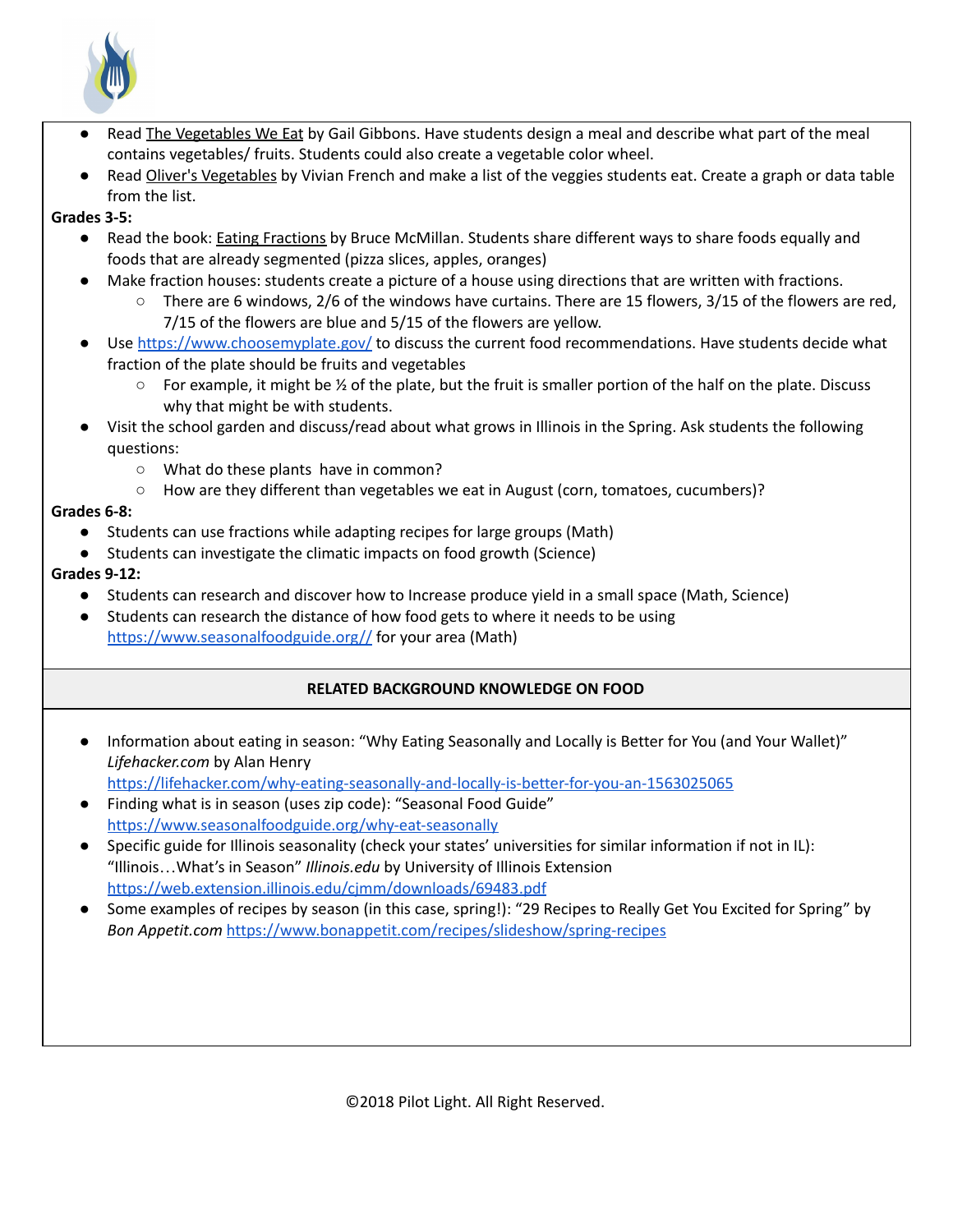

#### **ANCHOR TEXTS**

#### **Grades K-3**

- The Vegetables We Eat by Gail Gibbons
- *●* The Doorbell Rang by Pat Hutchins
- Oliver's Vegetables by Vivian French

#### **Grades 3-12**

- *●* The Story of Food: An Illustrated History of Everything We Eat published by DK and forward by Giles Coren
- *●* Stinky and Stringy : Stem & Bulb Vegetables (Plants We Eat) by Meredith Sayles Hughes (Grades 5-8)
- *●* Eating Fractions by Bruce McMillan (Grades 3-5)

#### **FOOD EXPERIENCE + MATERIALS** *Step by step instructions for the food experience.*

## **Option 1:**

*Recommended for lower elementary:*

- Bring in a few (3-4) fruits or vegetables from the current season for students to sample (use the seasonal food guide: <https://www.seasonalfoodguide.org//> to determine what is in season in your state/zip code). Be sure at least one item is something students would typically not think of as a "seasonal item" (such as orange or apple, for example)
- Choose one item that would be in season in the next six months in your state (i.e. a fall vegetable or fruit if doing lesson in spring). Have students compare this item to those in season using their 5 senses.
- Students should evaluate which item(s) they like best and compare the location where each item came from.
	- Students can read sections of this article: "How Far does Your Food Travel to get to Your Plate?" by *CUESA.org* <https://cuesa.org/learn/how-far-does-your-food-travel-get-your-plate>
	- Students can map where food comes from when it's not locally in season
	- Students can list resources being used to move from country to country when not in season

#### **Materials:**

- 3-4 pre cut fruits or vegetables in season in your area (use [https://www.seasonalfoodguide.org//\)](https://www.seasonalfoodguide.org//)
- 1 non-seasonal fruit or vegetable in your area
- Forks, plates/bowls, and/or napkins

# **Option 2:**

*Two day food experience outlined below:*

#### *DAY ONE:*

- In groups of 4, provide a sampling of the various seasonal ingredients available for use.
- Students should complete a science/written observation page with an extra section for tasting notes.
- Students will decide on a combination of ingredients to use for their recipe. They should use fractions when describing/recording the amount of ingredients in each recipe.
	- $\circ$  For instance, 3/<sub>5</sub> will be lettuces, 1/8 will be peas, 1/8 will be citrus, etc...
- Students will write a recipe on the recipe card, using fractions, and turn it in.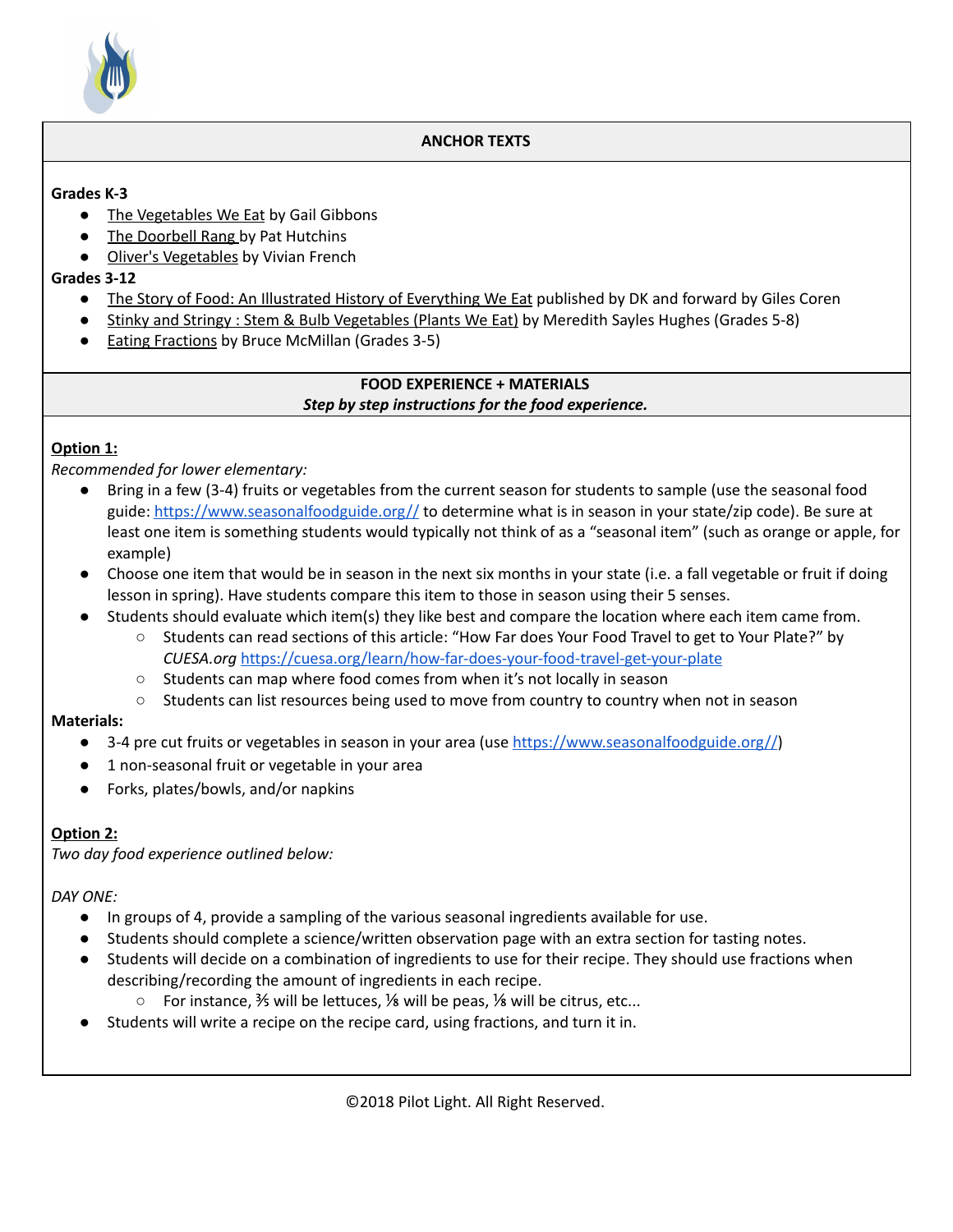

#### *DAY TWO:*

- Ingredients will be pre-prepared for the students to gather what they need for their recipes.
- Student groups will take ingredients to their stations and begin making their recipes.
- Students will plate and sample their creations (making notes of the flavors and discussing any changes).
- Students will have the chance to make one change which must be mutually agreed upon. Change must make the whole recipe still equal "one whole" when the fractions are added together.
- Students will try the change and record their final recipe and will check their recipe against a rubric.
- Recipes will be photographed by each group and typed for the recipe book.

## **Materials:**

Produce will depend on season (use quides above). List below is general for all seasons followed by a list specific to spring *in Chicago (but adjust for your community!)*

- Observation page printouts for students
- Index cards for making recipe cards
- Measuring spoons and cups (2-3 sets)
- Plates, forks, and napkins
- Ingredients for food experience:
	- Vegetables: 5-8 varying types of vegetables (whole on day 1, pre cut for day 2)
	- Fruits: 1-2 varying types of fruits (whole on day 1, pre cut for day 2)
	- $\circ$  Herbs: 2-3 fresh herbs -- or use dried if in winter! (whole on day 1, pre cut for day 2)
	- Seasonings: salt and pepper
	- Oil: olive, canola, or vegetable

For example, the produce available stores in Spring in Chicago includes:

- Vegetables: radishes, kale, cabbage, peas, fava beans, asparagus, early onions, carrots, beets, and lettuce
- Fruits: citrus selections (various oranges, lemons, grapefruit, tangerines, limes)
- Extra virgin olive oil
- Fresh herbs: dill, mint, basil, oregano, parsley, thyme, chives

# **IDEAS FOR FOOD ADVOCACY**

- Students can compile these and other recipes into a cookbook with informational sections about sustainability. The cookbook can be produced and sold with profits giving given to a local Food Bank.
- Students could create or revive a school or community garden (making sure to plant in line with the seasons and the hardiness zone they live in)

# **COMMUNITY CONNECTIONS**

- Students could visit a local farmers' market or community garden to see and taste local produce.
- Students could visit a local grocery store or have a representative from a grocery store come to tell the class about the seasonality of produce in store.